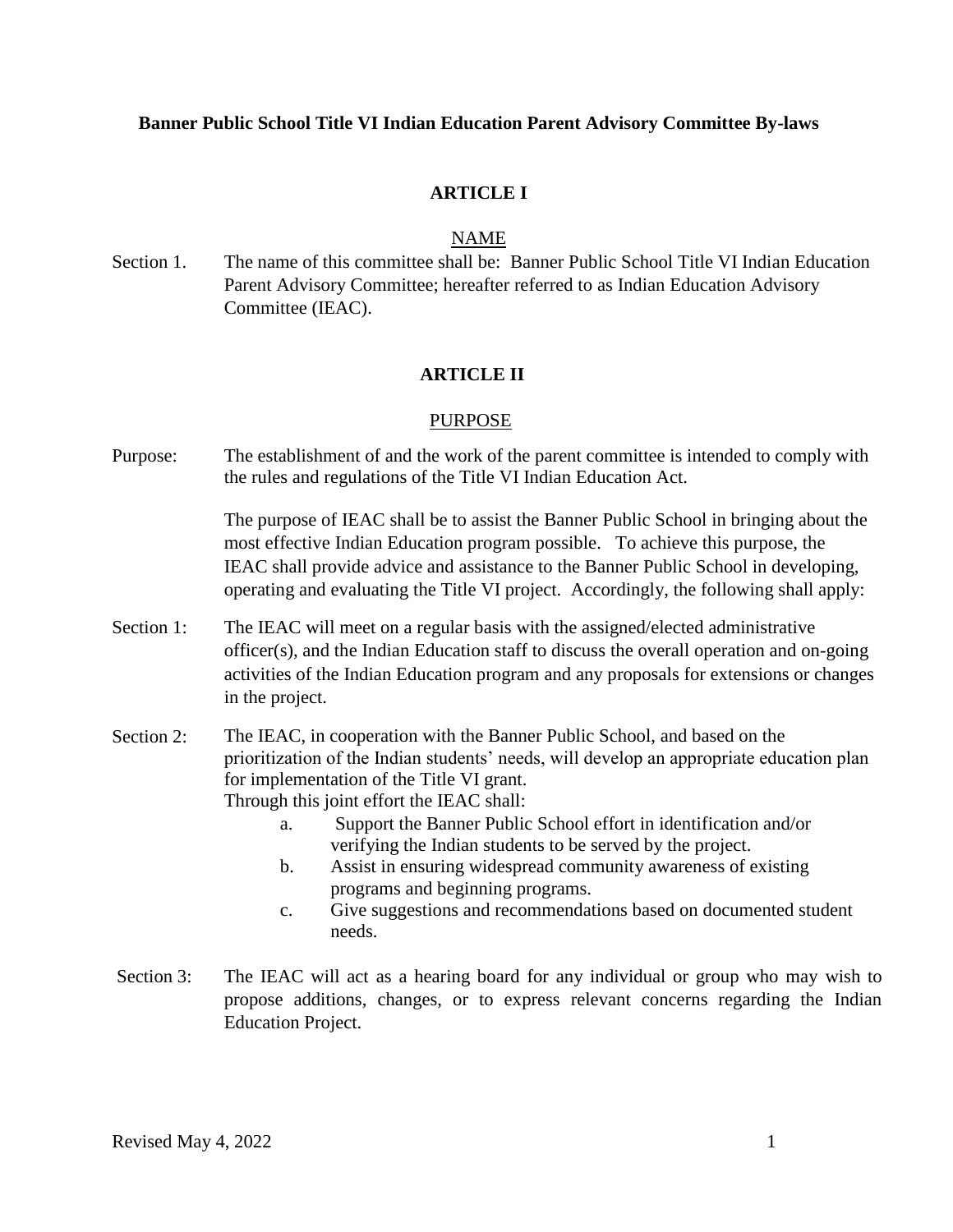- Section 4: The IEAC will regularly review the overall plan to assess progress in meeting the objectives of the Indian Education Project.
	- a. The project proposal will be consistent with and supportive of Banner Public School's school board policies.
	- b. Recommendations to the education project may be made to the Indian Education staff that will transmit them to the assigned administrative office(s) for final review and recommendations before submitting notification to the Banner Public School Board of Education.
	- c. Hiring concerning the Title VI project staff be conducted within the parameters of Federal/State guidelines and local school district procedures, policies, and laws thereto; and reflect appropriate recommendations and involvement of the IEAC.

# **ARTICLE III**

## MONETARY GAIN

Section 1. The IEAC shall not afford monetary gain. No member of the IEAC shall be required to provide any sum of money or property to the IEAC.

# **ARTICLE IV**

## POWERS

- Section 1. The powers of the IEAC are outlined as follows:
	- a. These bylaws in no way give the IEAC a veto over any education program. The IEAC shall have no power to enter into contracts of any nature or to spend project funds.
	- b. The IEAC shall give written approval by a majority of the committee, voting in open session, on the proposal application (in accordance with Indian Education Formula Grants, CFDA#84.060) prior to submission to Indian Education Programs, Washington, D.C.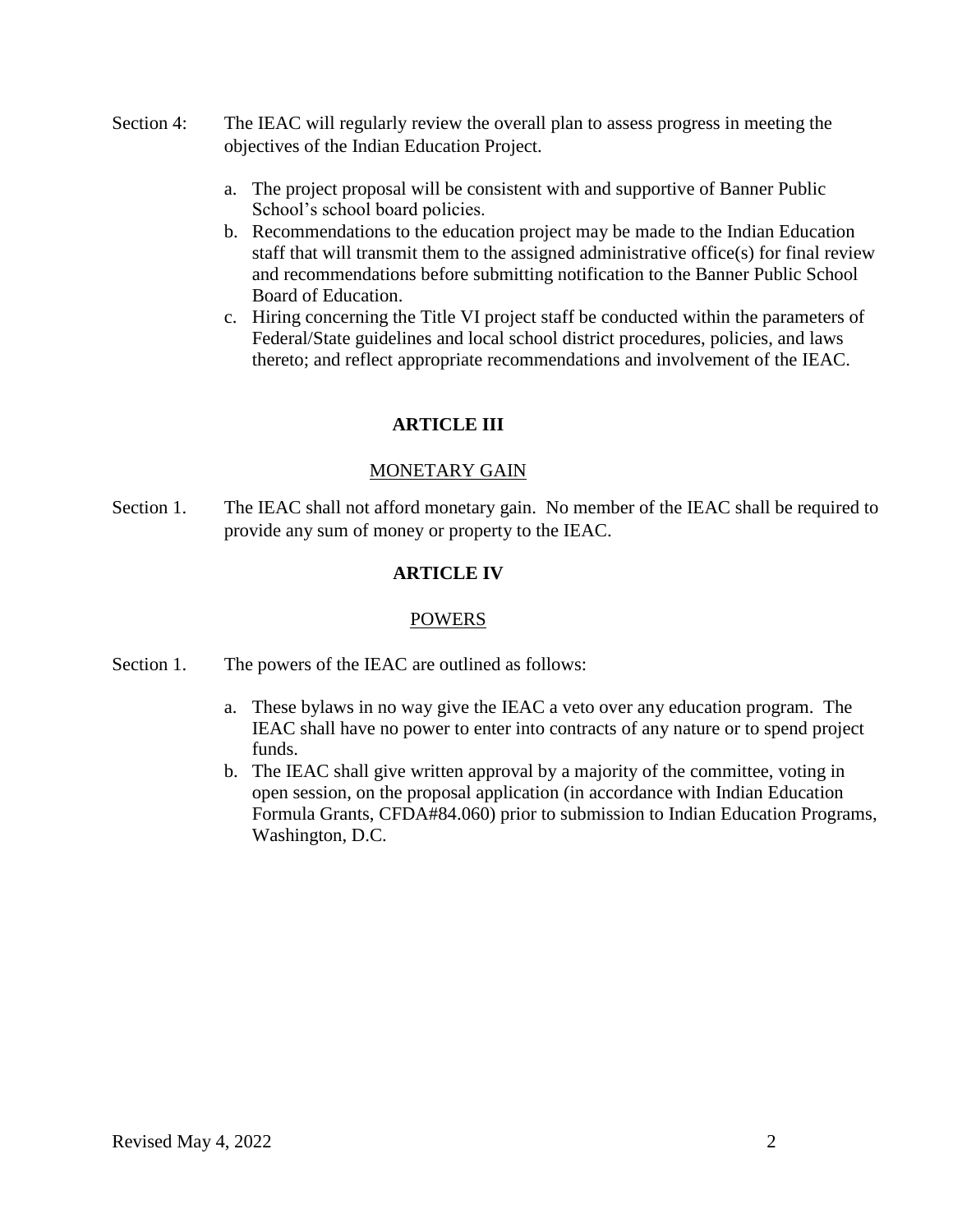### **ARTICLE V**

#### DURATION

Section 1. The period of duration for this committee's existence shall be concurrent to the funding of the Title VI, Indian Education Project; which coincides with the State of Oklahoma's fiscal school year of July 1 through June 30.

### **ARTICLE VI**

#### **MEETINGS**

- Section 1. a. Meetings shall be held at least once annually and dates shall be set at the last meeting each year for the next fiscal year. b. Notice of all regular meetings shall be posted on the Banner Public School website and shall state the date, hour and location of the meeting. c. Title VI IEAC meetings will fall under the Oklahoma Open Meeting
	- Act (25 O.S. Sections 301-314) requirements.

#### SPECIAL MEETINGS

Section 2. Special meetings may be called by the Chairperson or by a majority vote of the committee. All members shall be notified, in a timely manner, by telephone and/or email, if necessary.

### **ARTICLE VII**

### COMMITTEE MEMBERSHIP

Section 1. Composition:

The following are eligible to elect, serve, and vote on the IEAC.

- a. Parents and/or guardians of Indian children who will participate in the proposed project.
- b. Teachers, including guidance counselors, except members of the project staff and other personnel paid by the project.
- c. Indian secondary school students, living in the Banner Public School District.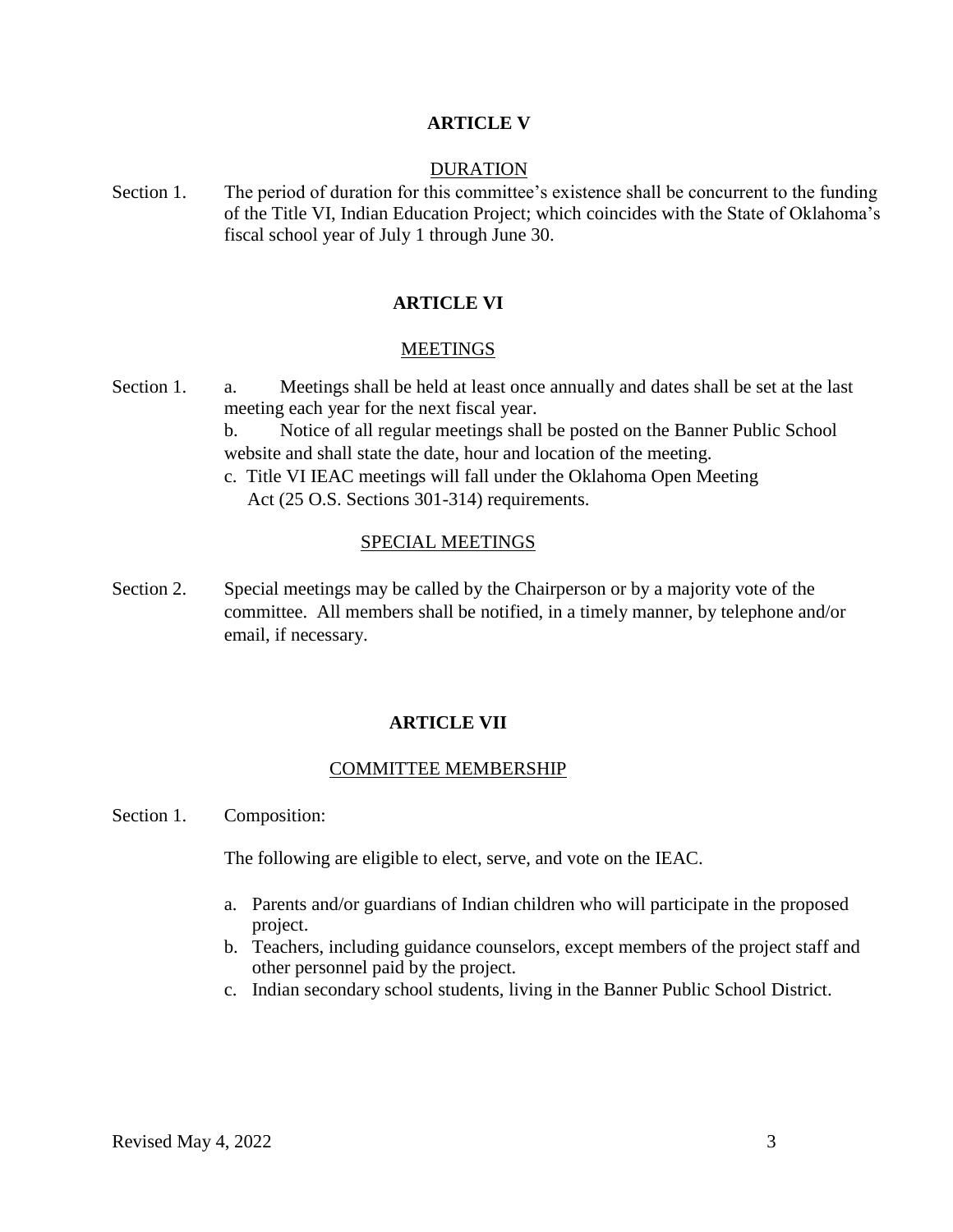- Section 2. Committee membership ceases if a parent fails to meet the eligibility requirements set forth by the statute related to Title VI, i.e. a parent's child no longer participates in the project.
- Section 3. Membership shall be automatically terminated in the IEAC if the member is no longer eligible according to above section 1.

# **ARTICLE VIII**

## OFFICERS OF THE COMMITTEE

- Section 1. Officers of the IEAC shall consist of a Chairperson, a Secretary and a Banner School Employee Representative.
- Section 2. Selection and Terms:

The persons listed in Article VII, Section 1 shall select the Officers of the committee.

- a. More than half of the committee officers must be parents of the Indian children to be served by the proposed project.
- b. The committee officers shall include two parents of Indian children to be served and one Banner School Employee Representative.
- c. The Banner School Employee Representative must be a paid employee of Banner Public School.
- d. An individual may continue to be an officer of the committee only so long as he or she is eligible under Article VII, Section 1.
- e. Officers shall be elected for a term of two years and may be re-elected. However, after the first year of the officer's two-year term the officer may re-evaluate his/her seat and may resign. A publicly announced meeting will be held to elect an individual to fill the vacant seat.
- f. In case of vacancy in the position of Chairperson, the Secretary shall become and remain Chairperson until the next election.
- g. Officers shall not serve more than two consecutive terms.
- h. Officers may be re-elected to another position.
- i. Officer(s) position in the IEAC cannot be transferred.
- j. Any officer may resign by submitting a written resignation, stating the reason, to the general membership of the IEAC.
- k. By affirmative vote two-thirds of all voting members in attendance of the IEAC, a vacancy can be filled. The new officer will serve only for the term of the vacant officer.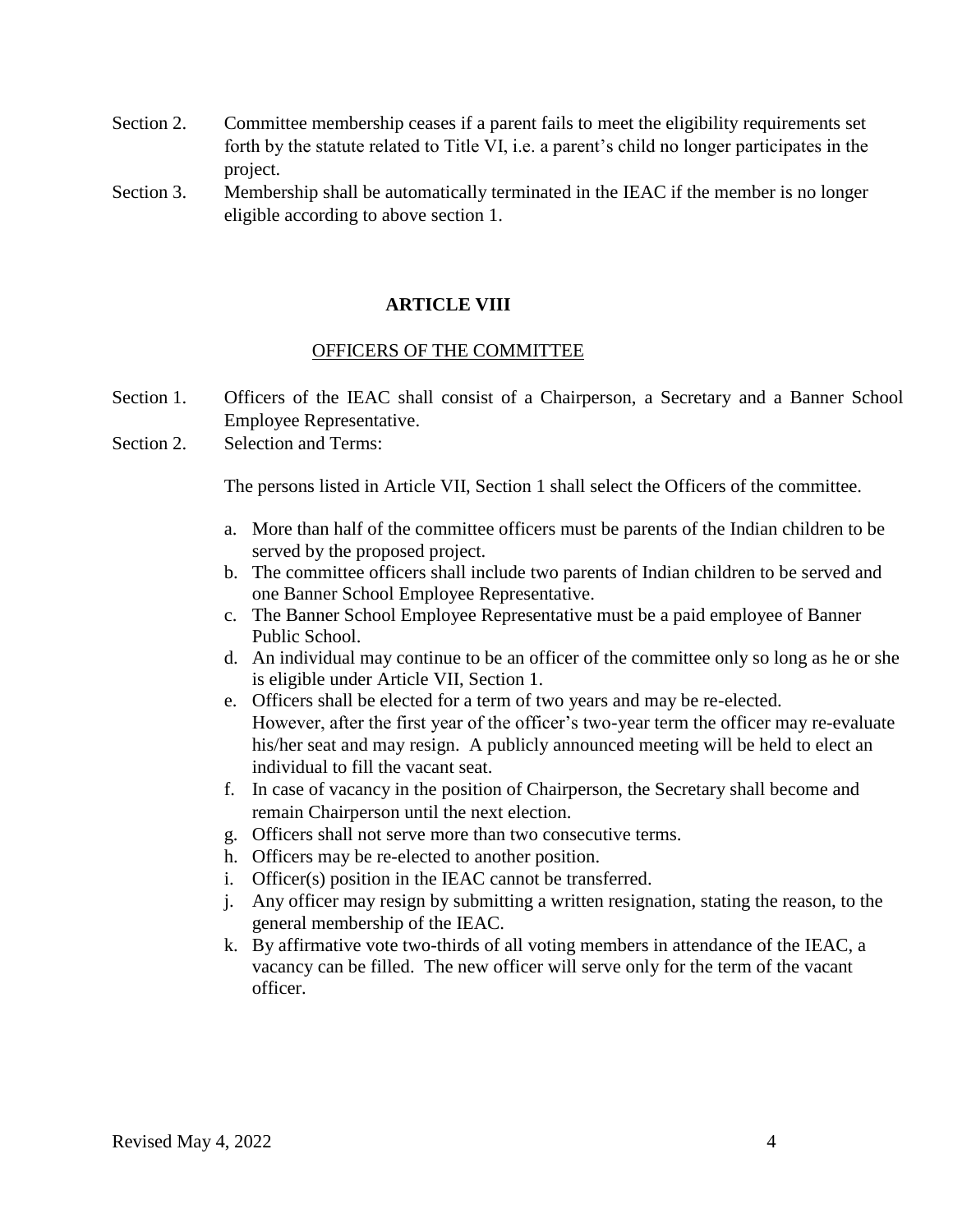- Section 3. Election of Officers:
	- a. Officers shall be elected for the following fiscal year at the last IEAC meeting of the current school year, which coincides with the State of Oklahoma's fiscal school year of July 1 through June 30.
	- b. Nominations may be made from the floor, providing the candidate is present and accepts the nomination.
	- c. Officers shall assume these duties July 1.
- Section 4. Duties:
	- a. The Chairperson shall oversee all general meetings and sign all letters, reports and other committee documents required. All documents requiring Chairperson's signature must first be approved by the IEAC prior to Chairperson's signature. The Chairperson shall utilize Robert's Rules of Order as a guide to maintaining parliamentary procedure.
	- b. The Secretary shall assist the Chairperson in coordinating the work of the IEAC. The Vice-Chairperson shall perform the duties of the Chairperson in his or her absence.

c. The Secretary shall keep the minutes of the meetings, and shall provide minutes to the IEAC and the Indian Education staff. He or she shall keep a list of the address and telephone numbers of each committee member. The Secretary shall perform other such duties as prescribed by the IEAC.

d. The Banner School Employee Representative shall represent and bring forth recommendations from faculty/staff.

## Section 5. Removal of Officers:

a. Three consecutive unexcused absences from regularly scheduled meetings, unless an exception is agreed upon by the IEAC.

Any officer may be removed by a two-thirds vote of all members present whenever it is in the best interest if the IEAC. The officer removed will still remain a member of the IEAC unless such person is in violation of Article VII, Section 1.